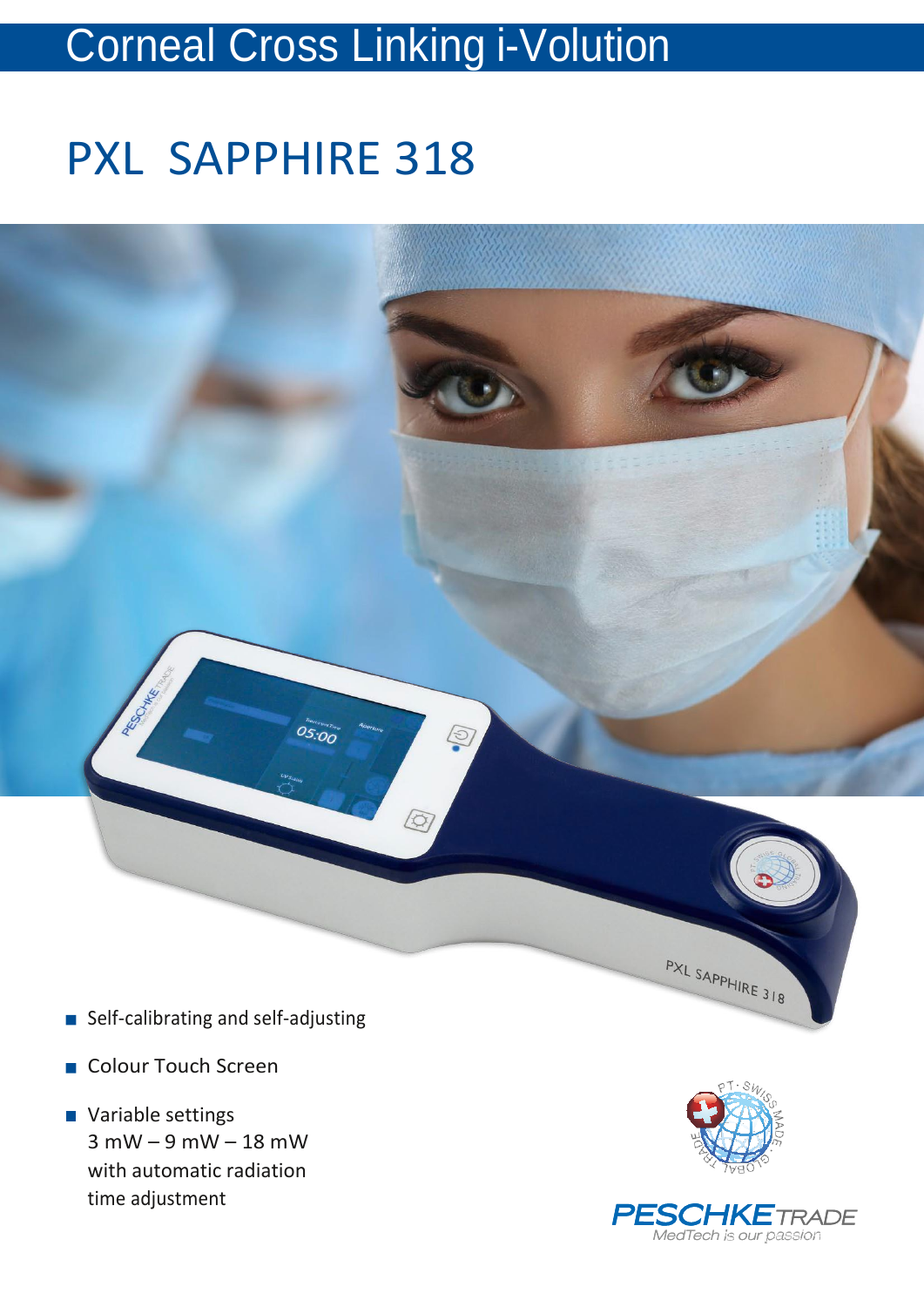### PXL SAPPHIRE 318



*The PXL SAPPHIRE 318 is portable with a high quality table mount.*

### Corneal Cross Linking

Corneal Cross Linking (CXL) is a treatment with the aim of strengthening the corneal stromal tissue through the formation of new chemical bonds between stromal fibres. ■ CXL is the only effective non-invasive treatment to stop progressive keratoconus as well as related ectatic disorders (such as PMD and iatrogenic ectasia) and has a regularisation effect on corneal topography.

 $\blacksquare$  In addition to its role in treating ectatic corneal diseases, CXL has an established place in the management of infectious keratitis. UV light has long been known for its ability to kill different microorganisms (such as bacterial andfungalones).Sincekeratitis inhumansisanimportant cause of blindness, and antibiotic resistance is an increasing problem worldwide, CXL proves to be an extremely valuable possibility to manage the condition with a satisfactory outcome.

■ CXL treatments are inexpensive, easy to perform, and easy for the patient.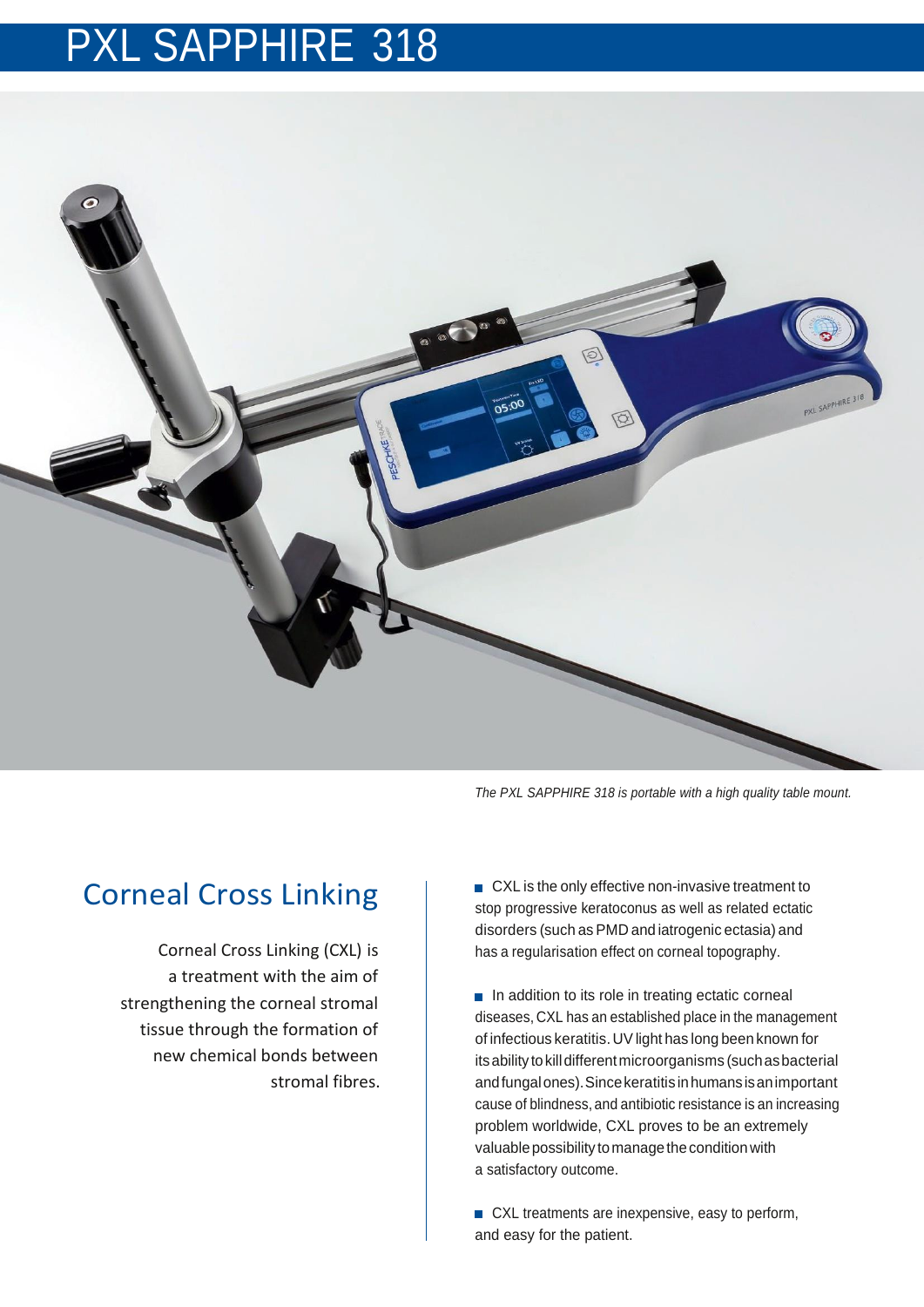### Unique – Fast– Excellent

### Visionary MedTech for a better performance – Swiss Made

#### **Clinical Experience**

In recent years corneal cross-linking has become the standard procedure for treating patients with progressive keratoconus and other ectatic corneal diseases because of its effectiveness and lack of serious side effects. A large number of major clinical studies has proven the effectiveness of CXL and the lack of serious side effects.More than 85%of eyes treated with CXL showed a significant increase in BCVA. Six months after the procedure cylinder was reduced in the majority of patients.

#### **The Device**

The PXL SAPPHIRE 318 was designed with a special focus on effectiveness, safety and user friendliness.

 $\blacksquare$  The touch screen allows easy operation of the system and display of all relevant treatment information.

 $\blacksquare$  To offer flexibility, it enables the surgeon to choose between three energy levels: 3 mW – 9 mW – 18 mW.

 $\blacksquare$  This allows the surgeon to choose the ideal energy/time combination for the intended treatment: Standard – Accelerated – Express:

3 mW × 1800 sec (30 min) = 5400 mJ  $9$  mW  $\times$  600 sec (10 min) = 5400 mJ 18 mW  $\times$  300 sec (5 min) = 5400 mJ

■ To guarantee the high level of safety the beam of the PESCHKE SAPPHIRE 318 has a waste line at a distance of 50 mm from the optics and a depth of focus of approx. +/- 5 mm.

■ To protect the limbal stem cells and to focus the beam on the clear cornea only the PXL SAPPHIRE 318 has a continuously adjustable aperture from 3 mm to 12 mm.

#### **Beam Characteristics**

CAPPHIRE 318 is



Top hat beam profile

To guarantee the high level of safety the beam of the PXL SAPPHIRE 318 has a waste line at a distance of 50 mm from the optics and a depth of focus of approx. +/-5 mm.

To protect the limbal stem cells and to focus the beam on the clear cornea only the PXL SAPPHIRE 318 has a continuously adjustable aperture from 3 mm to 12 mm.